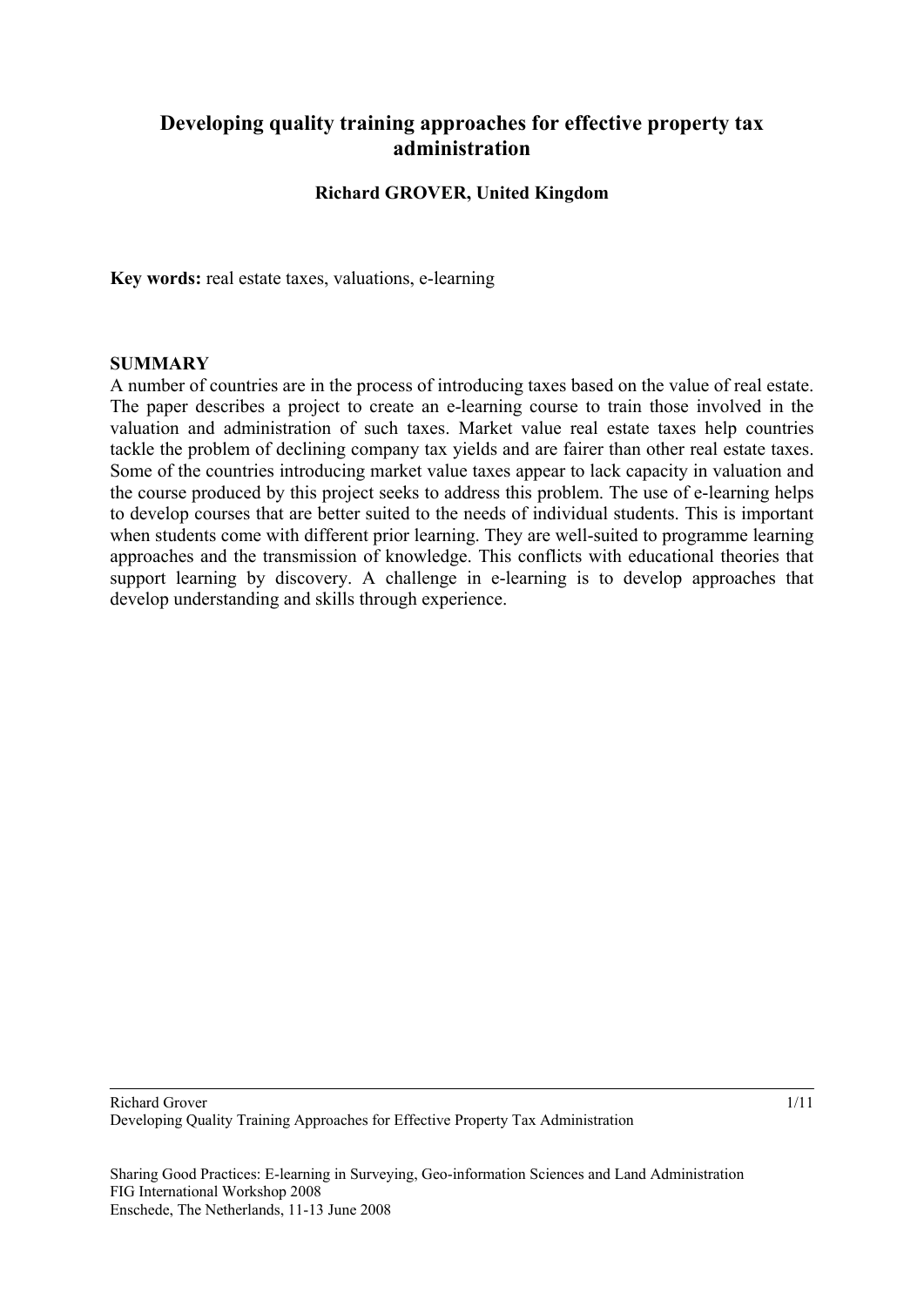# **Developing quality training approaches for effective property tax administration**

### **Richard GROVER, United Kingdom[1](#page-1-0)**

### **1. INTRODUCTION: THE LEONARDO DA VINCI PROJECT**

This paper presents the outcomes of a Leonardo da Vinci project RO/05/B/P/PP175018, *Developing quality training approaches for property market valuation professionals for an effective property tax administration*, which was funded by the Agentia Nationala Leonardo da Vinci of Romania. The project took place over the period 2006-07 and resulted in the creation of an e-learning multi-media course aimed at those involved in the administration of real estate taxes assessed on the basis of open market values. The project was led by Centrul Regional de Formare Continua Pentru Administratia Publica Locala of Bucharest (CRFB) under the management of Virgil Pamfil. The other partners in the project were Asociata Nationala a Evaluarorilor din Romania (ANEVAR), the Technical University of Bucharest, the University of West Hungary, CVT Georgiki Anaptixi (Greece), and Oxford Brookes University (UK). Although the four countries involved are all members of the European Union, there is considerable variation in the ways in which they levy real estate taxes and the development of their property valuation infrastructures so that the project provided important comparisons of and contrasts in experience, and opportunities for the transfer of knowledge, experience and know how, a process from which all the partners were able to benefit.

The project involved two main stages: a research stage and an implementation phase. The first stage included research into the real estate tax systems, valuation standards, the qualifications and training of valuers, standards for measuring properties, and ethical standards for valuers in Greece, Hungary, Romania, and the UK. Research was also undertaken into best practice in the education and training of valuers.

The second part was the creation of the course itself. This comprises eight modules or units plus a ninth one designed to provide a training programme for potential trainers. The modules explain valuation concepts and principles, what determines property value, how buildings are measured for valuation purposes, valuation methods, mass appraisal techniques, and comparative real estate taxes. The course is designed to sit on a MOODLE platform and is available in Romanian, Hungarian, Greek, English, and French. It is intended to be taken at postgraduate level. The partners have the power under an intellectual property rights agreement to customise it so that it can be delivered in whatever way best suits their local conditions. This also enables them to change and update the course over time so that it does not become outmoded.

Richard Grover of the other partners or the sponsor. The author is solely responsible for any errors.

<span id="page-1-0"></span>-

<sup>1</sup> .I am grateful for the assistance received from Ion Anghel, Veronika Bleyerova, Bela Berdar, Maria Dalaka, Georgeta Ghete, Lazlo Gombas, Bela Markus, Irina Mihailescu, Judit Nyiri Mizseine, Johan Neuner, Virgil Pamfil, and Sorin Stan. The opinions expressed are those of the author and do not necessarily represent those

<sup>2/11</sup>

Developing Quality Training Approaches for Effective Property Tax Administration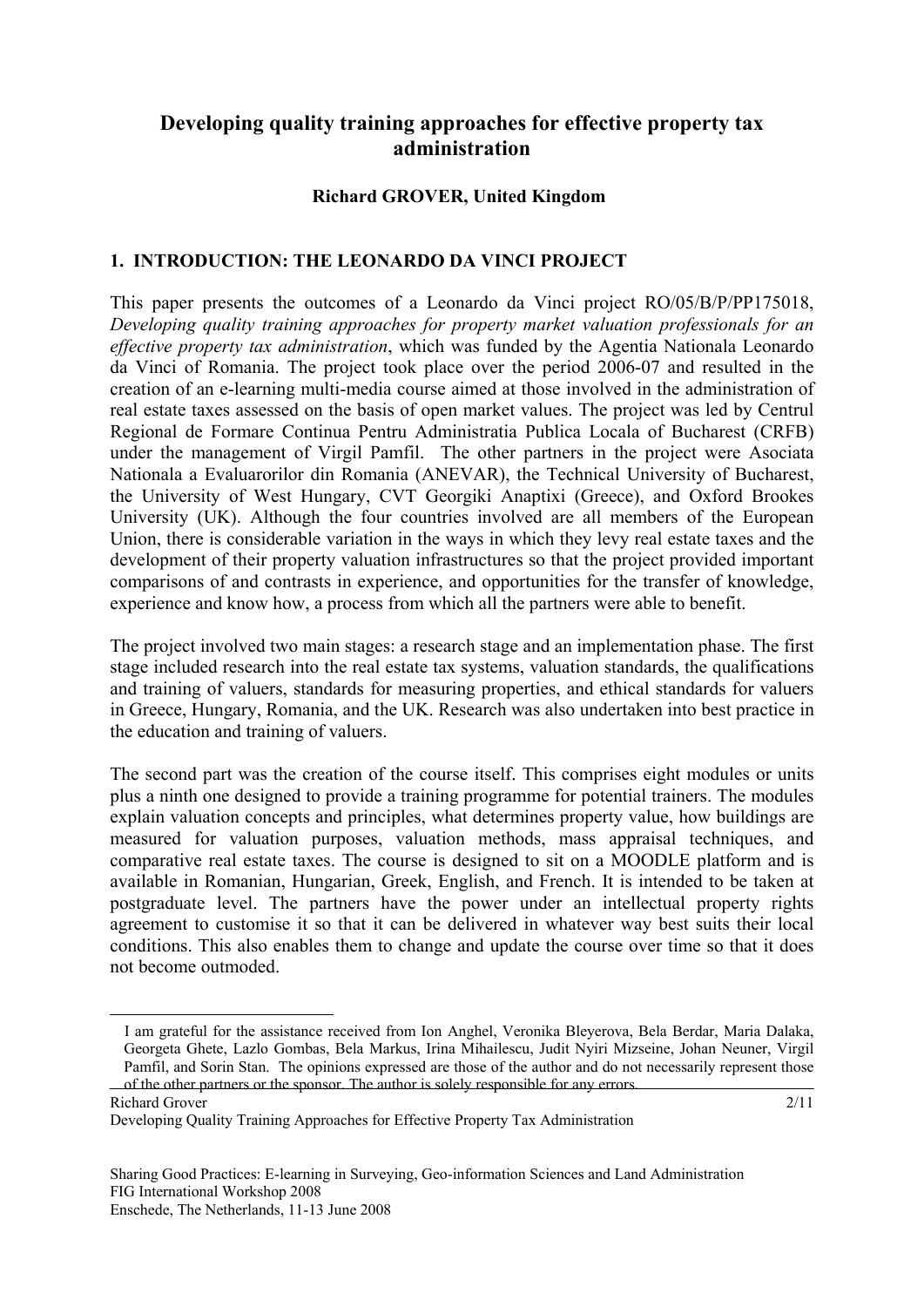### **2. THE PROBLEM: SHOULD COUNTRIES DEVELOP** *AD VALOREM* **REAL ESTATE TAXES?**

A course designed to provide quality training for effective property tax administration is only worthwhile if governments both wish to levy real estate taxes and do so on an *ad valorem* basis. Real estate taxes are very widely used, particularly as a means of raising revenue for local government. McCluskey (1991), for example, estimated that 130 countries levied real estate taxes. However, this does not mean that they use *ad valorem* taxes. *Ad valorem* taxes are ones that are levied by value. By contrast specific taxes are levied on the basis of a physical measure such a volume or weight or, in the case of real estate taxes, by area or the presence of physical characteristics, such as facilities, construction methods, or architectural style. Specific real estate taxes require different skills amongst those assessing and administering them, such as measurement and identification of constructions from *ad valorem* ones which require the exercise of valuation skills.

The value of a property can be defined as being:

The estimated amount for which a property should exchange on the date of valuation between a willing buyer and a willing seller in an arm's-length transaction after proper marketing wherein the parties had each acted knowledgeably, prudently and without compulsion (Standard 1 International Valuation Standards, 2005, 3.1).

*Ad valorem* real estate taxes are preferable to specific ones on grounds of equity. A tax that is levied on the basis of the value of real estate affects taxpayers equally. Therefore taxpayers with similar wealth have to hand over the same proportion of their assets in tax. By contrast, a specific real estate tax levied on, say, the size of the property means that the proportion of the value taken varies. This does not satisfy the principle of horizontal equity amongst taxpayers, in other words taxing those who are equal equally. Only an *ad valorem* real estate tax can do this.

An important question is whether it is worthwhile developing real estate taxes based upon market values. The answer to this question is not obviously yes. It is quite feasible to develop tax systems that do not contain real estate taxes. For most countries, real estate taxes raise comparatively little revenue. By contrast, the UK has a relatively high level of dependence upon property taxes, with 11% of net tax revenues come from taxes on the value of real estate, which is approximately  $4\%$  of the Gross Domestic Product<sup>[1](#page-2-0)</sup>. Administratively, real estate taxes appear archaic, having a structure that is specific to them because of their demands for specialised activities such as property valuations. The modern tendency in tax systems is to organise taxes according to function, such as audit or accounting, or by taxpayer segment, such as large taxpayers (OECD 2004).

3/11

<span id="page-2-0"></span><sup>&</sup>lt;sup>1</sup> These figures are estimated from HM Treasury (2008). Business rates and the council tax, which are annual taxes on the value of non-domestic and residential property respectively, produced 4.3% and 4.6% of net tax revenue in 2006/07. Figures from previous years suggest that two-thirds of the yield from stamp duties and onethird of that from capital gains tax and inheritance tax also come from real estate.

Developing Quality Training Approaches for Effective Property Tax Administration

Sharing Good Practices: E-learning in Surveying, Geo-information Sciences and Land Administration FIG International Workshop 2008 Enschede, The Netherlands, 11-13 June 2008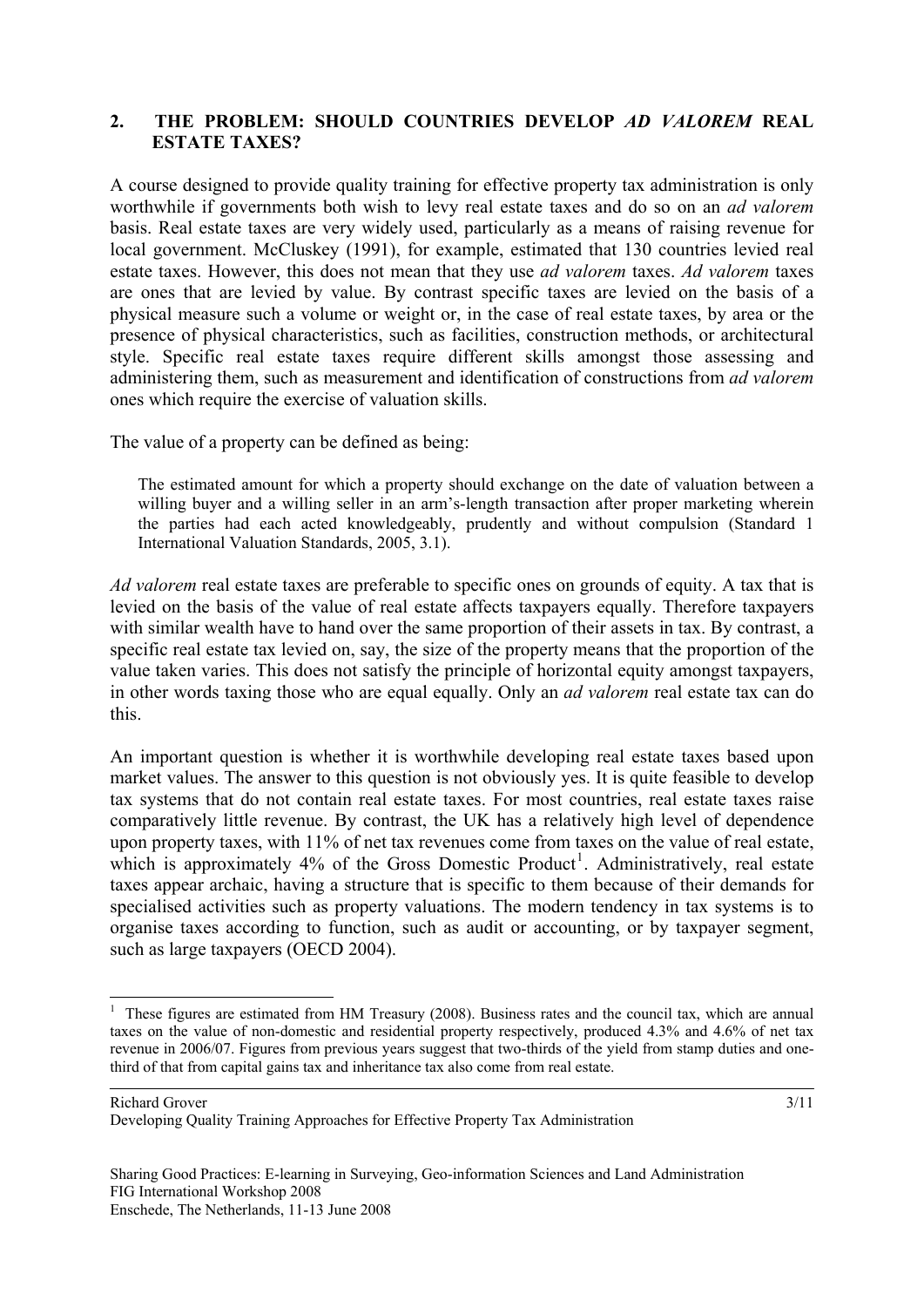The justification for creating real estate taxes based on market values is because of their traditional virtues, namely that they are difficult to avoid and are equitable as they reflect taxpayers' ability to pay. What makes real estate taxes difficult to avoid is the immobility of property. This makes real estate taxes a particularly good source of finance for local government where distances to the next municipality's jurisdiction can make local sales or income taxes problematic. People can work in one local authority and live or shop in another with lower local income or sales taxes. Property is by contrast immobile. The use of local sales and income taxes is problematic because of the potential for tax competition between local authorities and the distortion of economic activity that results as people and businesses respond to different tax rates.

Globalisation has reduced the barriers to international trade and investment and exposed national governments to erosion of tax yields from companies and high income individuals. Tax competition between countries has made it increasingly difficult to tax companies and entrepreneurs who can relocate to low tax regimes. Thus national governments have to deal with problems of tax competition, particularly in the area of company taxation. They are becoming increasingly exposed to the same type of problem that has traditionally plagued local government finances. For example in 2007 220 of the 700 largest businesses in Britain paid no corporation (profits) tax and 210 paid less than £10 million (NAO 2007). The explanation is that good tax planning using allowances, channelling revenue to overseas subsidiaries, and double tax treaties enabled many large businesses legitimately to avoid paying corporation tax. Real estate taxes are less susceptible to tax avoidance techniques than income or profits taxes because of the immobility of property. Tax planning has undermined the use of stated profits or incomes as indicators of ability to pay. Although people may plead that they have low incomes or companies that they have low profits, the occupancy or ownership of real estate can point to the ability to pay taxes.

Creating a successful system for raising revenues from real estate taxes using market values is not easy. There are probably six key preconditions necessary for this (Anghel & Grover 2007): the ability to create a fiscal cadastre; the availability of qualified valuers; valuation standards that set out methods and approaches; market transparency and availability of transaction data; and control of corruption in taxation.

The project only addresses one of these issues, namely the availability of skilled valuers. It presupposes that the other preconditions can be achieved.

## **3. REAL ESTATE TAXES IN ROMANIA, HUNGARY, GREECE, AND UK**

The real estate tax regimes of the four countries present some important contrasts. Hungary and Romania are transitional economies. They have had to cope with severe fiscal challenges because of rising budgetary deficits. These resulted from demands for increased expenditure to support households through social assistance and housing and utility subsidies at a time when turnover taxes were in decline. Privatisation meant that the state lost control over enterprises and a captive source of revenue. This required the creation of new taxes. By contrast Greece and the UK are established market economies. The UK has long had a system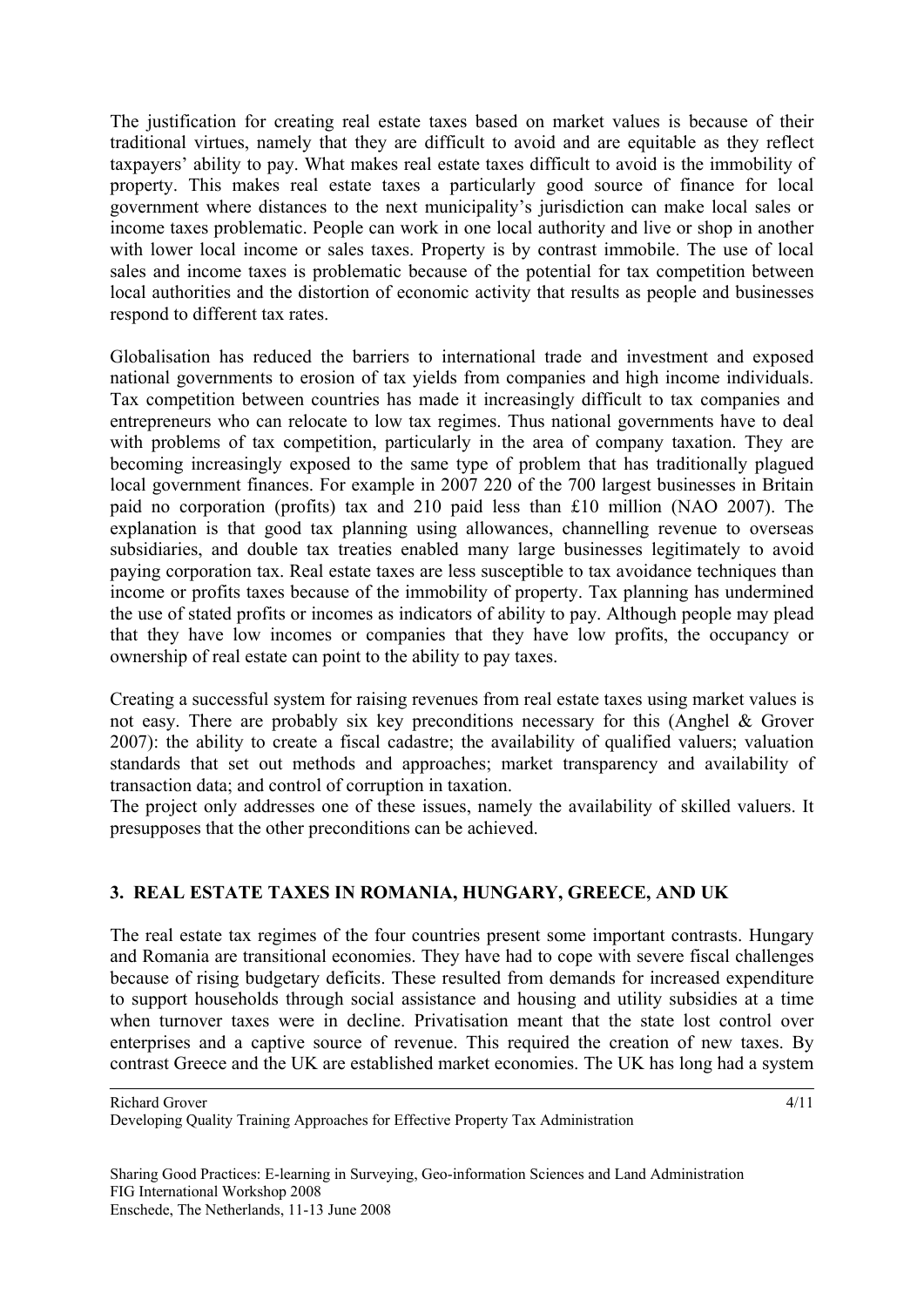of real estate taxes based on market values. In 1909 it created an office of government valuers trained in the same way as their private sector counterparts to undertake tax and other public valuations on the same principles as private valuations.

In Romania taxes on real estate are a component of local taxation along with taxes on vehicles, notices, licenses, advertising, and hotels. The buildings tax is payable by the owners with exemptions including buildings owned by the state and local authorities. The taxable value of a building is determined by multiplying the gross external area by the appropriate coefficient per square metre. Coefficients vary according to the type of construction and the location. The land tax is similarly calculated by multiplying the size by the coefficient per square metre determined by the location and use category. Where real estate is sold within three years of acquisition, the revenue from the transfer is subject to a real estate transfer tax on the difference between the transaction price and the base value. In Romania real estate taxes are not assessed on a market value basis, though there are plans to change this.

The current taxation system has been operational in Hungary since 1998. The building tax is based on either the floor space or the adjusted value of real estate, which is 50% of the fair market value. Land tax is similarly based on either the size of the land or the adjusted market value. In Hungary the use of open market values in real estate taxes is much stronger than in Romania but is not universal. Municipalities can opt to use *either* adjusted market values *or* area for the buildings and land taxes. Therefore they can choose whether to levy *ad valorem* or specific taxes on real estate.

Greece has an annual tax on real estate and a tax on real estate transfers. It is in the process of changing its real estate taxation to a system that is more clearly linked to market values. The annual tax is supposed to be based on comparable market value data but, in practice, is likely to be a compromise between the value declared by the owner and that decided by a tax inspector. Three systems are currently in operation. The 1982 appraisal system was based upon parameters relating to the property rather than the market values. Under the 1996 system defined values were used. Under that of 2000 a mass appraisal system has been introduced. The system is moving towards *ad valorem* taxes but these do not appear currently to be universal.

The UK has two annual taxes on real estate: business rates are levied on the annual (rental) value of non-domestic property; and council tax is charged on the capital value of residential property. Business rates are revalued every five years to market values. Agricultural property is exempt but not government property. Assessment is by the Valuation Office Agency (VOA), the government's valuers, who employ 1,340 chartered surveyors as valuers. The council tax is also valued by the VOA but is levied by local authorities. For political reasons, there has been no revaluation since 1991. Capital rather than rental value was used as the tax base because of the low level of private rented housing in the UK and the limited availability of comparable rental evidence. There are three significant taxes on real estate transfers which fall on market values: capital gains tax on the profits made from sales of assets; inheritance tax on bequests and gifts *inter vivos;* and stamp duty land tax on purchases of real estate and on leases.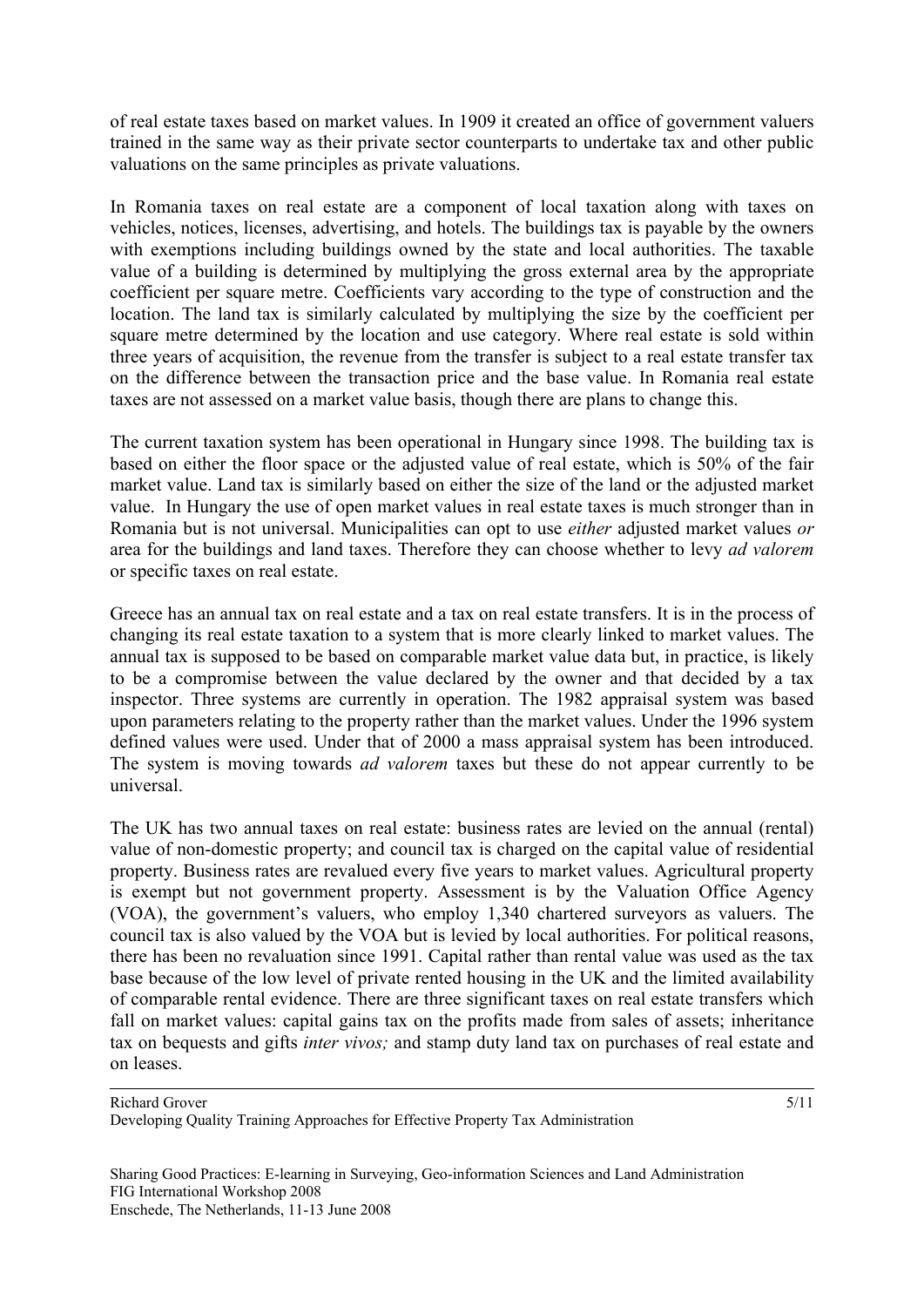Only one of the four countries, the UK, unequivocally has a real estate taxation system based on market values. Greece and Hungary have elements of *ad valorem* real estate taxes and Romania proposes to move to such a system. The question arises as to whether these countries have sufficient qualified valuers to operate market value based real estate taxes and whether the training of valuers is adequate for this purpose.

## **4. THE QUALIFICATIONS OF VALUERS**

In the UK "valuer" is not a reserved occupational title and anyone can set himself up as a valuer and value properties. In practice, property valuers are members of the Royal Institution of Chartered Surveyors (RICS) or one of its smaller rivals as major clients, such as banks, insurance companies, and pension funds, have taken the view that only RICS members are acceptable. This provides them with a guarantee that technical and ethical standards will be followed. The RICS is a self-regulatory professional body. To become a member, candidates must possess a cognate degree or diploma from an accredited university course. Approximately 20 universities in the UK offer accredited degree courses in valuation or related disciplines and there are also 39 programmes in 13 continental European countries. Entrants must pass an Assessment of Professional Competence examination after approximately two years of supervised work and training with an approved firm. Members agree to follow valuation standards and the code of professional conduct. There is no shortage of graduates entering the profession in the UK. The supply of graduates adjusts to meet the demands of employers.

In Romanian law property valuation must be undertaken by *authorised* valuers, but the term is not clearly or legally defined. Valuers are generally recognised as being members of ANEVAR, the Romanian valuation professional body, or of a body like the Corps of Technical Experts. ANEVAR has accredited courses at seven universities. About 300 persons each year obtain formal qualifications as real estate expert valuer from ANEVAR as a result of taking its training courses. There are approximately 4,500 ANEVAR members, of whom 2,800 are real estate valuers, and over 150 affiliated firms. The qualifications needed to enter the training programmes are a university degree or diploma in economics, technology, law, or architecture that has required a minimum of four years of study. There is also a period of supervised practice of two years.

In Hungary Magyar Ingatlanszövetség, the Hungarian Real Estate Association (MAISZ), was established in 1991. It has 550 members, including 110 individuals and 330 valuation companies. In 2003 it created a certification body EUFIM. The training level of real estate appraisers is extremely heterogeneous. At the bottom are entrepreneurs who are high school graduates with just a few months training, whilst at the top level are those with several university diplomas or graduating with advanced professional training from MAISZ.

In neither Hungary and Romania is the number of qualified valuers likely to be sufficient to support a fully functioning real estate tax system based on market values. In the UK there is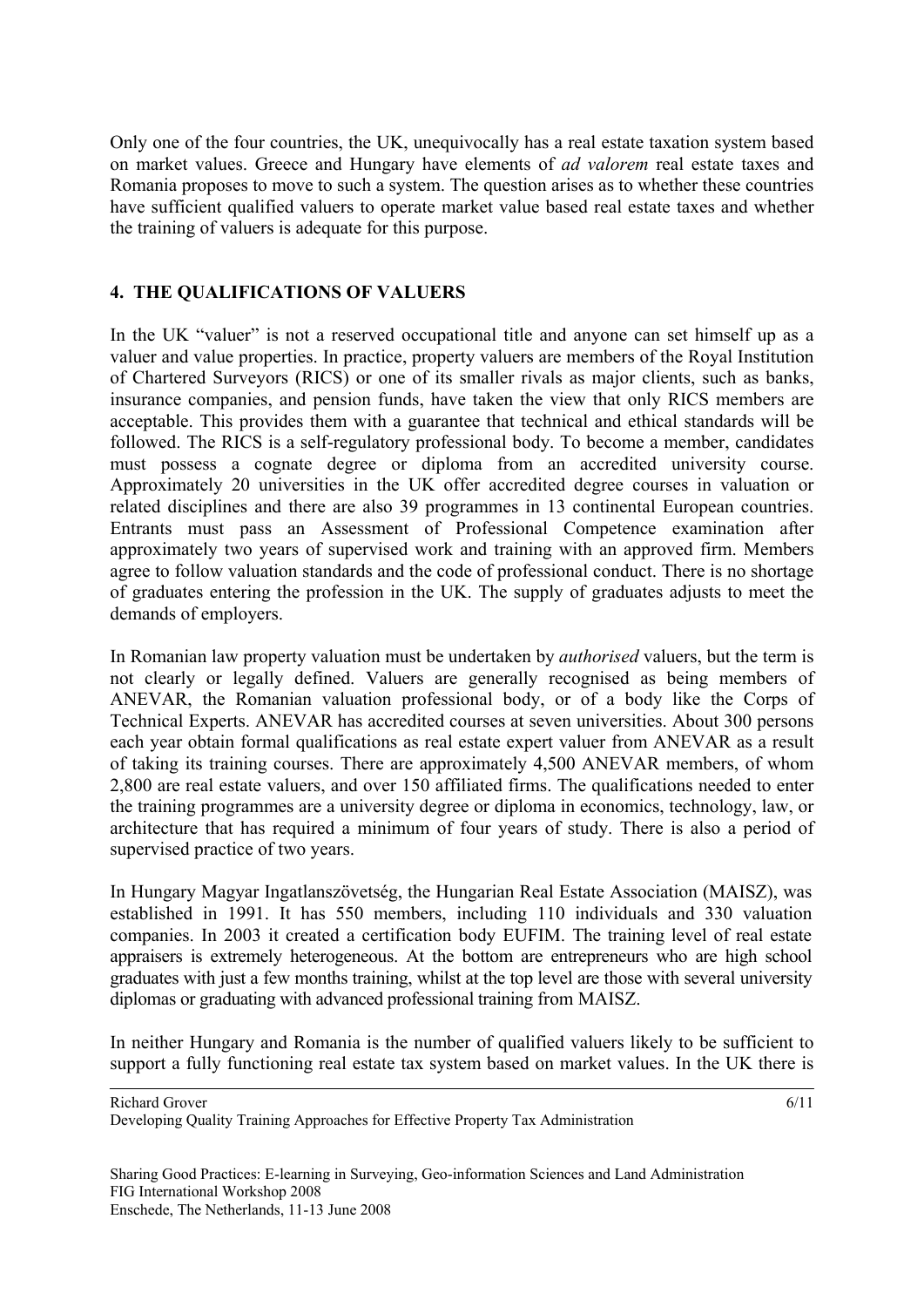approximately one qualified valuer for every 2000 persons. For Romania it is estimated at 1:8,000 and in Hungary 1:18,000. This is essentially the problem that the course has been designed address.

### **5. THE PEDAGOGIC CHOICES**

The target population for a training course on tax valuations is likely to be students who are in employment but seeking to increase their valuation skills. The valuation profession did not exist in the transition economies during the Communist period. Its members have been recruited from those converting from other professions. The typical student is likely to have completed a first degree. They are likely only to be able to study part-time because of employment commitments. This is in contrast to the UK where most of the entrants to the valuation profession have never worked in another profession. They enter the profession after having taken a first or masters degree in real estate management. A mature profession needs to replace those leaving through retirement, but a new profession has to grow rapidly to meet client demands and does so by retraining entrants from other professions.

The market research we undertook came out with a clear conclusion as to the medium through which valuers preferred to be trained. The majority stated that their first preference was for face-to-face tuition: in Hungary 50% of respondents; Romania 51%; the UK 63%; though in Greece only 9%.. Blended learning was the preferred approach of 31% of Hungarian respondents, 19% from Romania, and 34% from UK. Only in Greece were distance learning courses the preferred option.

There are good university courses in valuation in Romania, Hungary and the UK capable of delivering face-to-face tuition. This does raise the question of whether an e-learning course is needed. One could argue that it is neither what the customer wants nor is it necessary to achieve the desired outcome of increasing capacity. The economic case for distance learning is that it enables small student populations located at low densities to study on a part-time basis. However, this argument is unconvincing in many cases when one examines actual student and employer behaviour. Experience at Oxford Brookes University suggests that part-time students are willing to travel considerable distances and for their employers to permit them to attend university on a day- or block- release basis. There are heavy start-up costs for e-learning which call into question its economic viability unless there are large student populations from which to generate economies of scale. But is there a pedagogic case for e-learning?

Our target students can be expected to have a non-cognate degree and therefore bring prior learning to the course. Students can therefore be expected bring transferable skills from previous courses, particularly study skills. Therefore one should not have to design a course that develops study skills like reflective learning and self-assessment. This is a clear pedagogic advantage. However, students also come with discipline skills and knowledge but from a variety of subject backgrounds. This provides a considerable pedagogic challenge to the teacher who finds that within the same cohort there are those who have no prior knowledge whilst others bring sufficient discipline skills that they can undertake genuine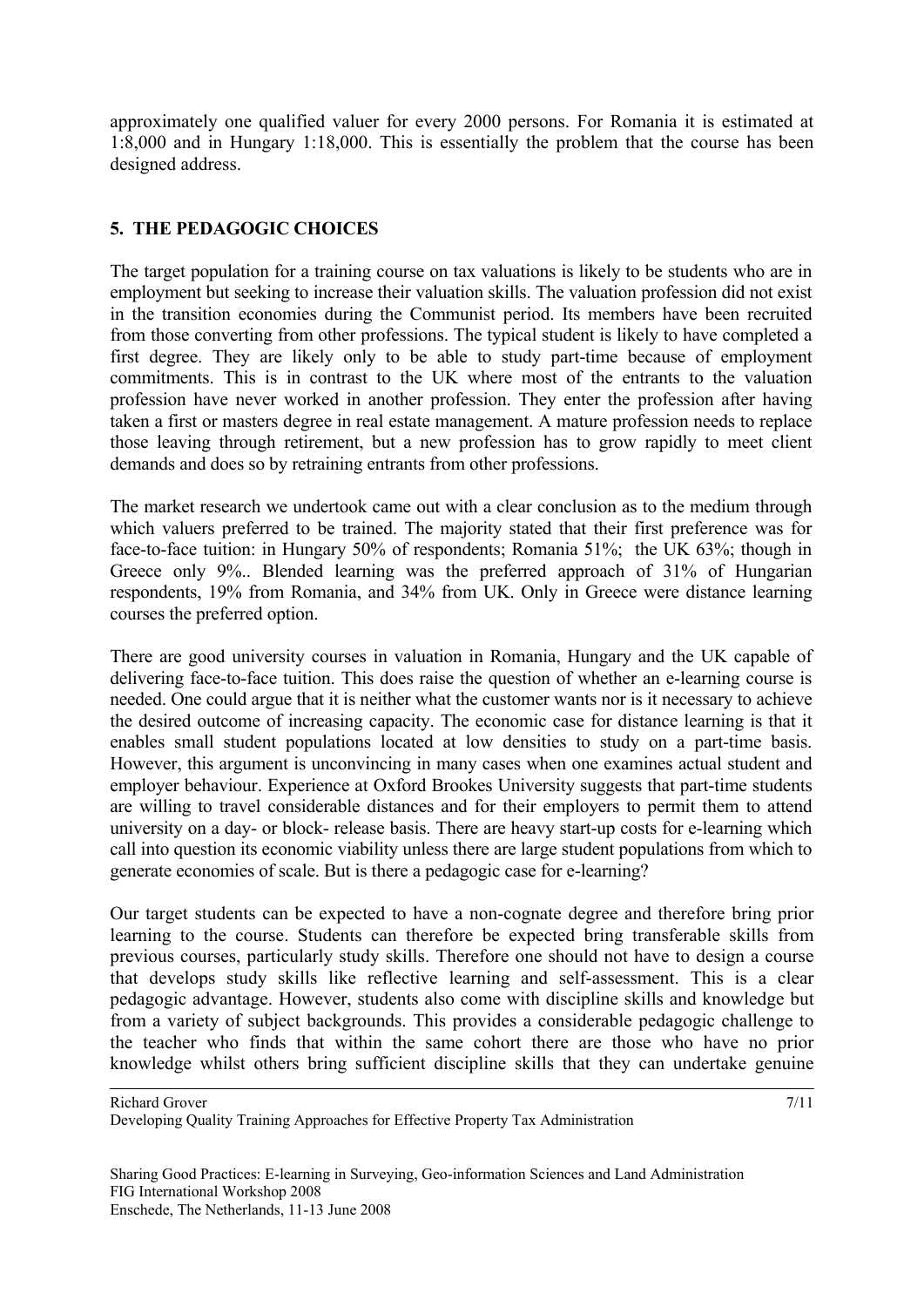postgraduate studies<sup>[1](#page-7-0)</sup> in the area. Some examples illustrate the problems encountered in a valuation course. One of the fundamental principles behind valuation is that society has a preference for liquidity. Valuation methods reflect this and are based upon discounted cash flow methods. Economics graduates are familiar with these but not those from a law or architecture background. By contrast, economics graduates lack the construction knowledge possessed by architecture graduates which is needed for the depreciated replacement cost method of valuation.

The advantage of an e-learning programme is the ability to tailor the programme to individual student needs. Students can omit parts of a programme for which they have prior knowledge and devote more time to areas in which their previous education and experience is lacking. Material can also be learned in different sequences. Self assessment tests can be used to enable students to check the adequacy of their prior learning. The core text can be used to direct those who need additional support to where this can be obtained. Students can set their own pace of study. They can also access the material at any time rather than during timetabled classes. They can repeat sections until they have mastered the material.

How can one then overcome the lack of enthusiasm from the target student population for distance learning courses? The answer may well lie in using e-learning to deliver a blended approach as has been happening in the distance learning courses offered by bodies like the British Open University since the early 1970s. The Open University has regularly been rated by students as being amongst the top five British universities for teaching quality. From the outset its approach has been to produce a blend of learning from written units, containing self assessment questions and guidance on reflective learning, assessment through tutor- and computer-marked assignments and unseen written examinations, face-to-face tutorials and telephone consultations with local tutors, student self-managed study groups, and audio visual material. This was all started in an era when students did not own personal computers, mobile phones or video recorders, interactive computer facilities were via teletype machines not screens, and there was no internet. Anything that was achievable with 1970s technology can certainly be done using modern facilities, and generally at lower cost. A blended learning approach can include:

- Interactive links between students and tutors and between students through the internet.
- Real time responses to computer-marked assignments.
- Genuine multi-media course material and not just text, as these can sit on same platform rather than requiring humans linking together different technologies.

Developing Quality Training Approaches for Effective Property Tax Administration

<span id="page-7-0"></span><sup>1</sup> <sup>1</sup> There is a debate as to whether this type of conversion course should be regarded as a "postgraduate" one or not. Postgraduate implies a level of knowledge and skills beyond those that would be acquired in a first degree and not merely that the course was taken after the acquisition of a first degree. A course that is taken after a first degree but achieves an undergraduate level knowledge and skills should be regarded as being a "graduate" one. A masters course that provides a conversion route for non-cognate graduates into a profession will typically contain a mixture of postgraduate and graduate level modules or modules that have graduate and postgraduate components.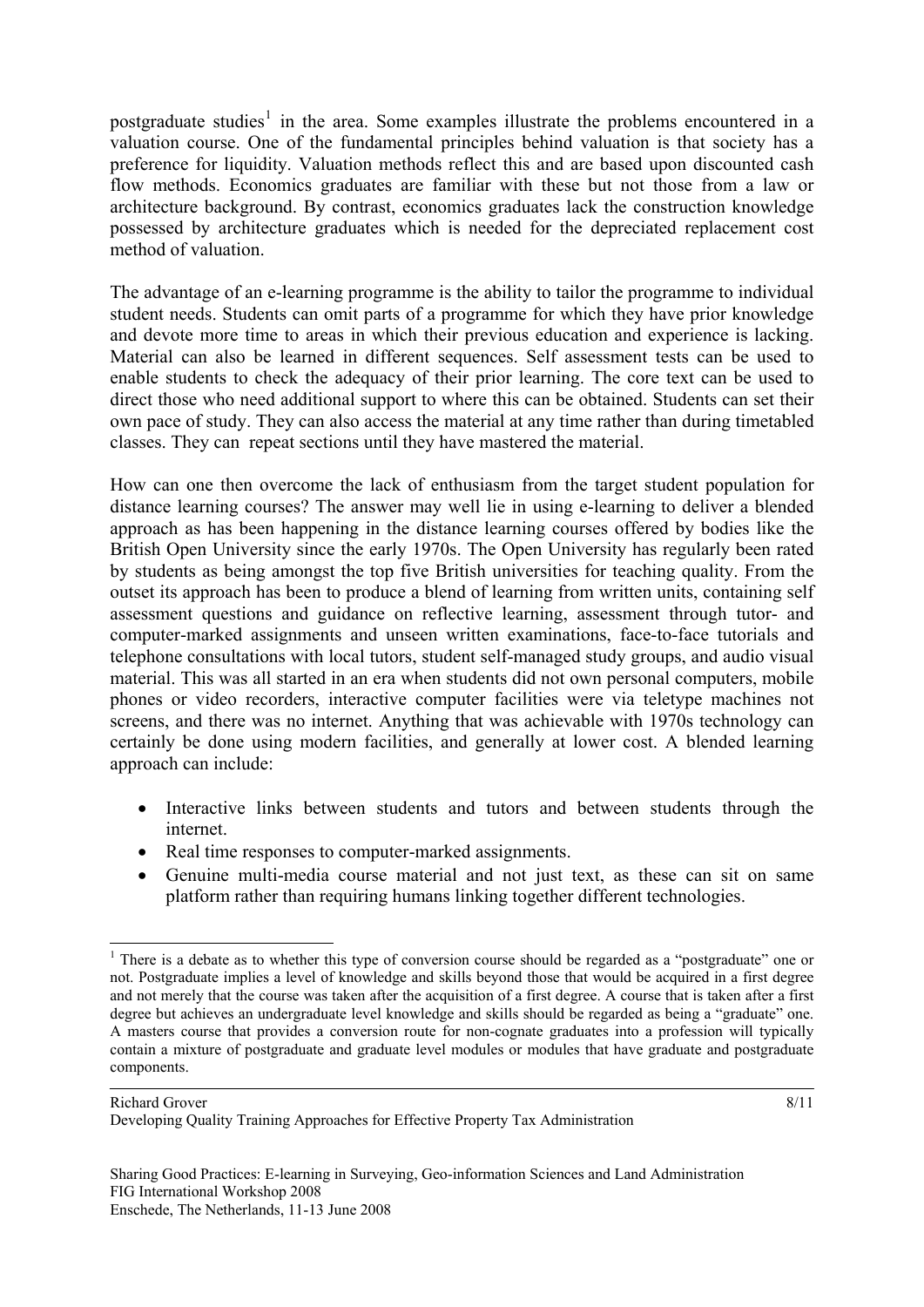- The use of chat rooms, discussion boards, and social networks, like Facebook, to support virtual study groups.
- The retention of records to create an audit trail, for example, of what material a student has accessed and when and retention of work submitted for assessment purposes.
- Access by tutors to material created by others.
- Access by students to electronic libraries.

However, at the heart of this lies an important pedagogic problem. There is little doubt that the material that lends itself best to an e-learning framework is that which fits into a programme learning approach. For example, teaching students the valuation formula and methods does lend itself well to such an approach. The medium of delivery is different from a traditional course but the positivist model of a teacher transmitting knowledge to passive student recipients can be similar. The question is whether this is an effective learning approach and whether it permits the development of skills, like exercising judgement, and the understanding of concepts. For example, the preferred technique used in valuation is the comparable method. This involves valuing a property by reference to other similar properties for which there is recent market evidence. In reality, every property is different if only in terms of its location. A judgement has to be made about how closely another property is comparable and what adjustments might need to be made to the price to reflect differences in characteristics and risk. In practice there are usually few transactions in an area over a period of time which exacerbates the problem.

This raises the question of how effective an e-learning programme can be in developing skills like judgement rather than in learning facts and techniques. In essence, the challenge within elearning is how to respond to the ideas of educationalists like Dewey that learning is based on discovery rather than the transmission of information. In other words, can we design elearning environments in which students discover with the aid of virtual mentoring rather than using them to transmit information to be learned? It is possible to produce e-learning course material which takes students through activities designed to be journeys of discovery. It requires care in the preparation of learning material and is demanding on those producing it. It requires the writers to lead students through discovery exercises, including their own research, through which they learn the principles. It requires students to put into practice what they have learned.

A particularly important influence on the use of e-learning technologies has been the American educationalist Ernest Boyer, whose work has influenced the design of a number of learning spaces in American and British universities, including the joint Undergraduate Reinvention Centre at Warwick and Oxford Brookes Universities. Boyer argued against the differentiation in universities between teaching and research arguing instead that there are a number of versions of scholarship – discovery (research); integration that explores disciplinary connections; application and engagements with the wider community; and the evaluation of teaching. He advocated every university providing opportunities to learn through enquiry. The Undergraduate Reinvention Centre in the School of Built Environment at Oxford Brookes University is an example of the fusing of the power of e-learning facilities with Boyer's advocacy of enquiry-based learning. It is a social learning space designed so that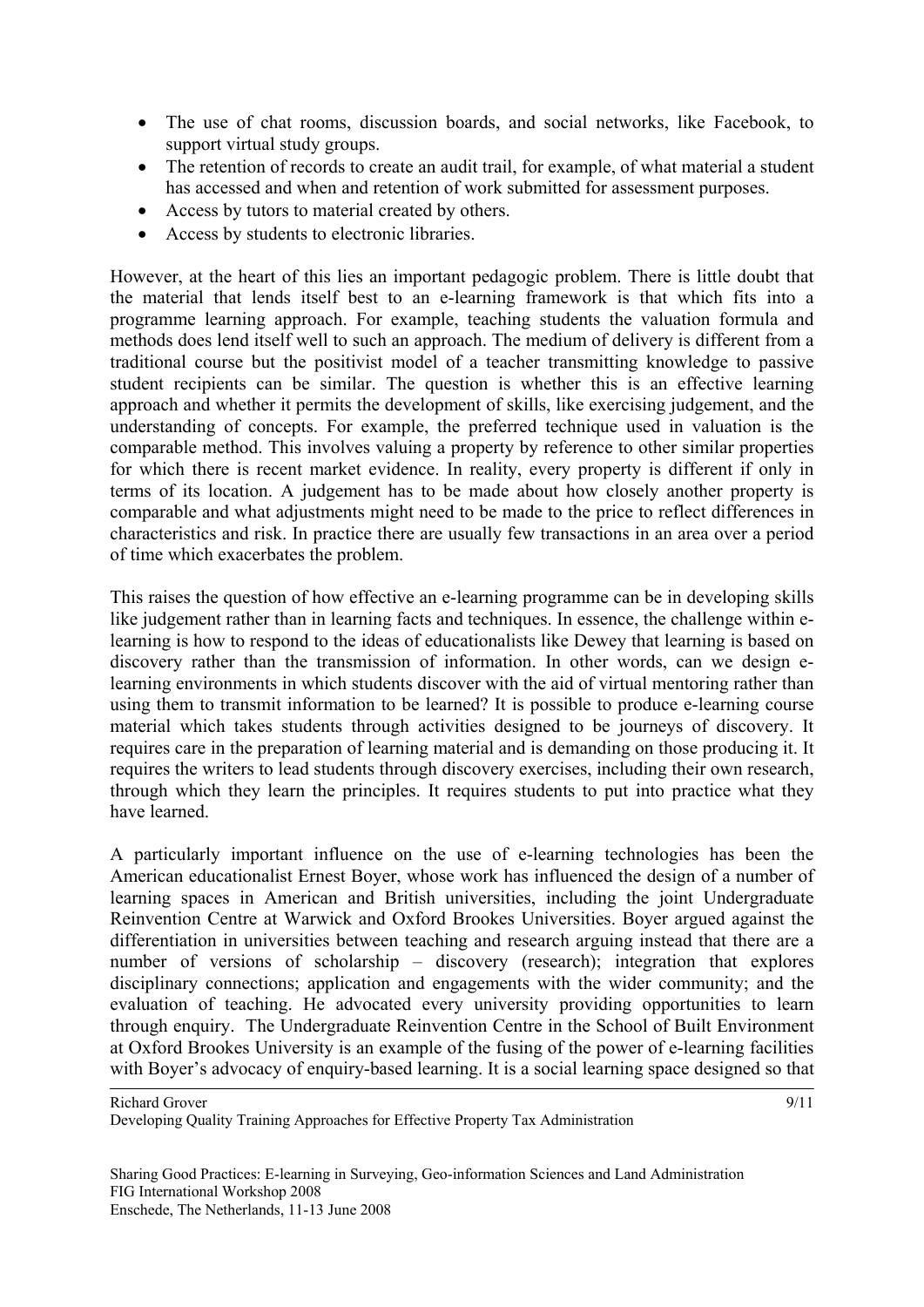students should become active in the production of real knowledge rather than just being passive recipients of what the lecturer or the web-based course tells them. In the process they are also likely to develop the skills sought by employers like self-motivation, communications, and team-working. The space is highly flexible. Screens, furniture and equipment are mobile and can be configured in many different ways. It is not a teaching space but a learning space particularly used by students for project work and research. It provides access to web-based learning and is equipped with multi-media facilities. It is an environment in which groups of students can come together to work on projects. However, this operates in a face-to-face environment supported by e-learning and in which there is a long tradition of experiential learning using projects. The challenge is whether one can find ways of developing experiential learning for distance learning. Alternatively in a blended learning approach for distance learning, students can gain access to this method of learning only through attending university as part of their overall experience.

### **6. CONCLUSIONS**

We successfully produced a valuation course suitable for those working on real estate taxes that is capable of addressing the capacity problems of countries introducing market value real estate taxes. The research we did informed the final outcome though, inevitably, if we had known at the beginning what we did by the end of the project the final outcome would probably have been improved. Producing a course in five languages involved significant work on translations and placed a constraint upon what could be produced with the result that some of the material produced could not be used. Parts of the course have been written in a style that favours a discovery approach to learning and recognises the issues involved in developing skills as distinct from imparting knowledge. By focusing on valuation, the project was concerned with the element in a real estate management course that is most suited to a programme learning approach. The course is not set in stone but has been created in a way that will allow it to evolve over time as a result of the flexible intellectual property rights agreement.

#### **REFERENCES**

Anghel I & Grover R (2007) *Opportunities and constraints on the development of real estate taxation in transitional countries*, Paper presented to the European Real Estate Society Conference, London

HM Treasury (2008) *Budget 2008 – Stability and Opportunity: building a strong sustainable future; Economic and Fiscal Strategy Report and Financial Statement and Budget Report*, House of Commons HC 388, 12 March 2008, The Stationery Office, London

International Valuation Standards Committee (2005), *Standard 1 International Valuation Standards: Market Valuation Basis of Valuation*, London

McCluskey W J (1991) *Comparative Property Tax Systems*, Gower

National Audit Office (2007) *HM Revenue and Customs: Management of large business Corporation Tax*, The Stationery Office

10/11

Sharing Good Practices: E-learning in Surveying, Geo-information Sciences and Land Administration FIG International Workshop 2008 Enschede, The Netherlands, 11-13 June 2008

Richard Grover

Developing Quality Training Approaches for Effective Property Tax Administration